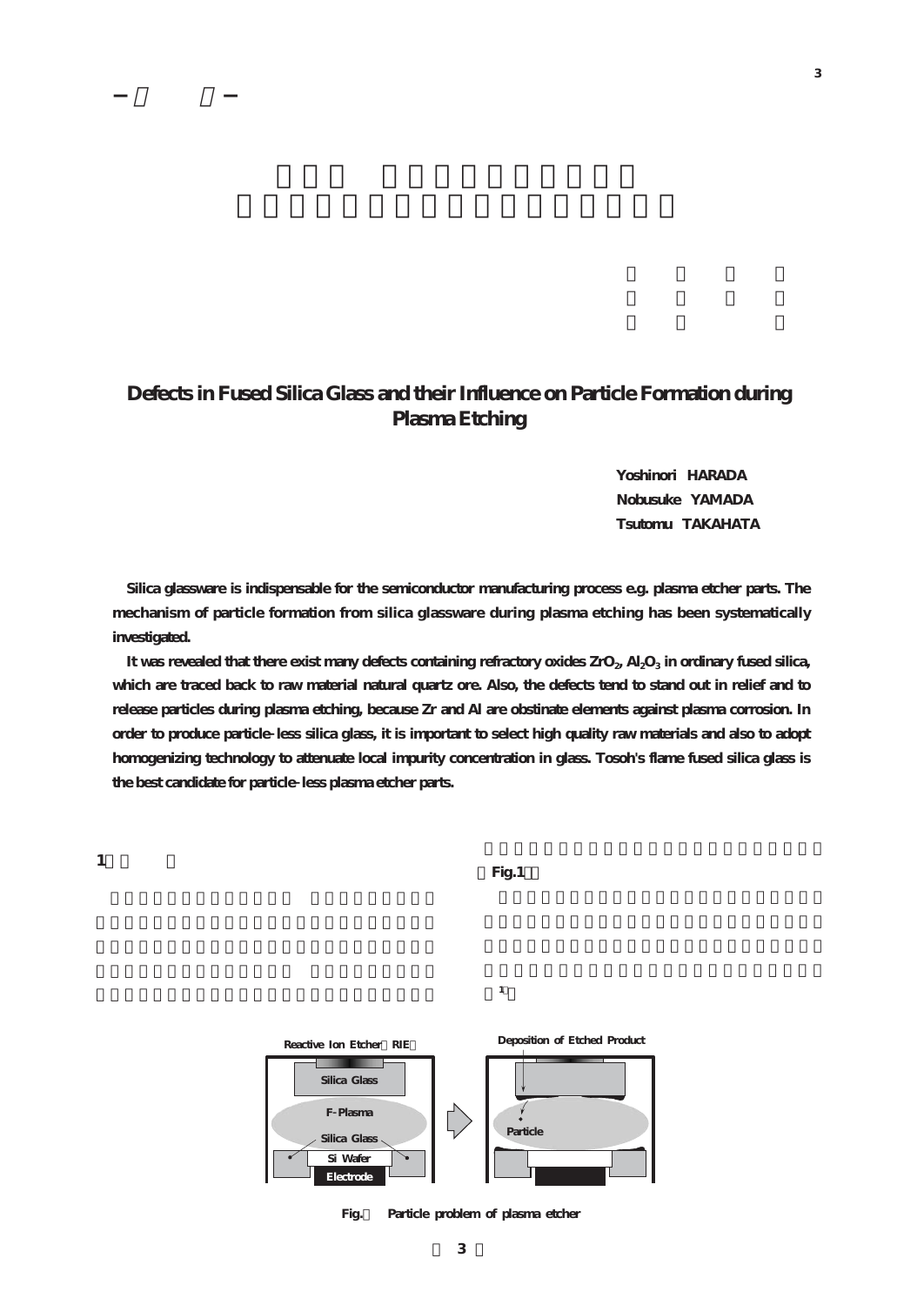

Sample2 4

**Table1 Silica glass samples**

| Sample No.      | Process                       | Raw Material |                 |             |
|-----------------|-------------------------------|--------------|-----------------|-------------|
|                 | Sample 1   Electrically Fused |              | DEKTAK 3030     |             |
| Sample $2 \mid$ | Flame Fused                   | Natural A    |                 |             |
| Sample $3 \mid$ | Flame Fused                   | Natural B    |                 |             |
| Sample 4        | Flame Fused                   | Synthetic    | VK 9500 VK 9510 | <b>EPMA</b> |
|                 |                               |              |                 |             |

**※Sample 1 is on the market** 

**Table2 Typical chemical impurities in silica glass[ppb]**

| Sample $\overline{Na}$   Al Li Na K    |  |    |    |    |                 | Mg Ca Ti Zr | Fe  |
|----------------------------------------|--|----|----|----|-----------------|-------------|-----|
| Sample 1   13000 430 740 300 10        |  |    |    |    | 580 1,100 1,100 |             | 100 |
| Sample 2   7,900 70 70 50              |  |    | 40 |    | 640 1,300       | 460         | 110 |
| Sample $3   32,000 1,500 2,700 230 10$ |  |    |    |    | 140 520         | - 10        | 10  |
| Sample $4 \mid 180 \mid 10 \mid 50$    |  | 10 | 10 | 10 | < 10            | 10          | 30  |



**Fig.2 Defects in the silica glass observed by schlieren method**

a Sample electrical fusing<br>b Sample flame fusing nat

- **b)Sample2:flame fusing natural raw material A**
- **c)Sample4:flame fusing high purity synthetic raw material**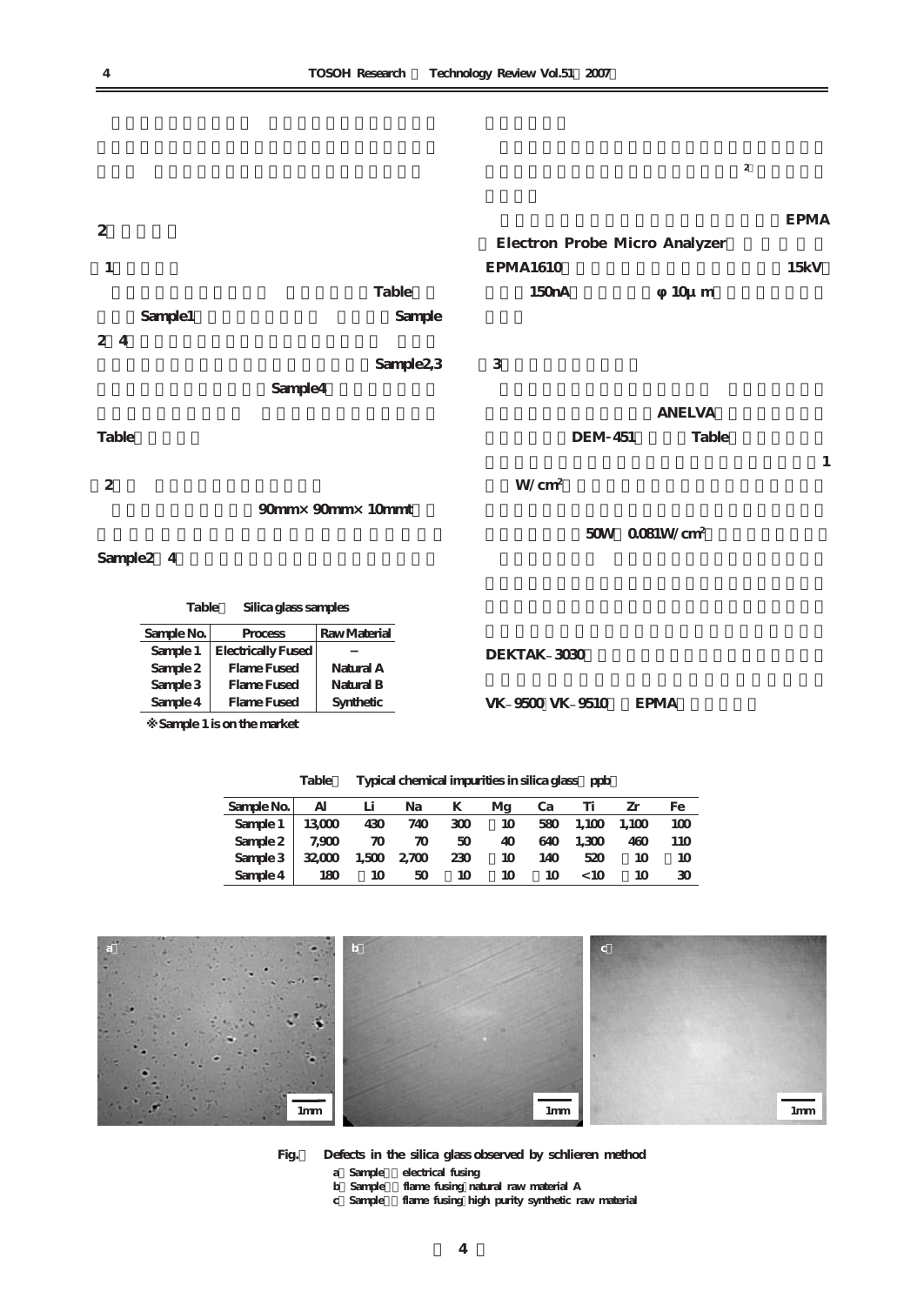|   | Table                   | Etching conditions         | Fig.        | a |                     |      |             |      |                   |                     |
|---|-------------------------|----------------------------|-------------|---|---------------------|------|-------------|------|-------------------|---------------------|
|   | Electrode diameter      | $280$ mm 616 $cm2$         |             |   |                     |      |             |      |                   |                     |
|   | Electrode gap           | 90 <sub>mm</sub>           |             |   |                     |      |             | Fig. |                   | b                   |
|   | Etching gas             | $CF_4$ 25 sccm             |             |   |                     |      |             |      |                   |                     |
|   |                         | $O_2$ 6sccm                |             |   |                     |      |             |      |                   |                     |
|   |                         | Ar 125sccm                 |             |   |                     | Fig. | $\mathbf C$ |      |                   |                     |
|   | <b>Base pressure</b>    | 5x10 <sup>3</sup> Pa       |             |   |                     |      |             |      |                   |                     |
|   | <b>Etching pressure</b> | 14Pa                       |             |   |                     |      |             |      |                   |                     |
|   | Power                   | 50W 0.081W cm <sup>2</sup> | <b>EPMA</b> |   |                     |      | Sample1     |      |                   | Sample <sub>2</sub> |
|   |                         |                            |             |   | Zr                  |      |             |      |                   | Sample1             |
|   |                         |                            | 0.5wt       |   | Sample <sub>2</sub> |      |             |      | $0.1$ wt          |                     |
| 3 |                         |                            |             |   | Table               |      |             |      |                   | Sample <sub>3</sub> |
|   |                         |                            |             |   | Al                  |      |             |      | 0.1 <sub>wt</sub> |                     |
| 1 |                         |                            |             |   |                     |      |             |      | Zr Al             |                     |
|   |                         | Fig.                       |             |   |                     |      |             |      |                   |                     |
|   |                         |                            |             |   |                     |      | 3           |      |                   |                     |
|   | $100\mu$                |                            |             |   | A                   |      |             |      |                   |                     |
|   |                         |                            |             |   |                     |      |             |      |                   |                     |



**Fig.3 Backscattered electron images of cross section of quartz sands. Zircon inclusion is indicated. (natural raw material A)** 

| Table | Composition of the defects in silica glass |  |  |
|-------|--------------------------------------------|--|--|
|-------|--------------------------------------------|--|--|

| Sample   | Process                       | Si  |     |     | '/r |  |
|----------|-------------------------------|-----|-----|-----|-----|--|
| Sample 1 | Electrically Fused   51.4 462 |     |     | 1.9 | Ω5  |  |
| Sample 2 | Flame Fused                   | 529 | 452 | 20  |     |  |
| Sample 3 | <b>Flame Fused</b>            | 537 | 446 | 1.5 |     |  |
|          |                               |     |     |     |     |  |

**※These compositions were measured from 10μm in diameter.** 

Table Compositions of inclusions in natural raw material A wt

| Analyzed point                           | Zr   | Si  | $\Omega$  |      | Hf  |    | Th |          |
|------------------------------------------|------|-----|-----------|------|-----|----|----|----------|
| Inclusion No. 1                          | 504  |     | 21.3 21.9 | 21   | -34 | Ω9 |    |          |
| Inclusion No. 2                          | 446  | 200 | 11.8      | 20.5 | 26  |    |    | $\Omega$ |
| Inclusion No. 3                          | 49.5 | 199 | 181       | 88   | 2.7 |    | 06 | 04       |
| Theoretical composition of zircon   49.8 |      | 153 | -349      |      |     |    |    |          |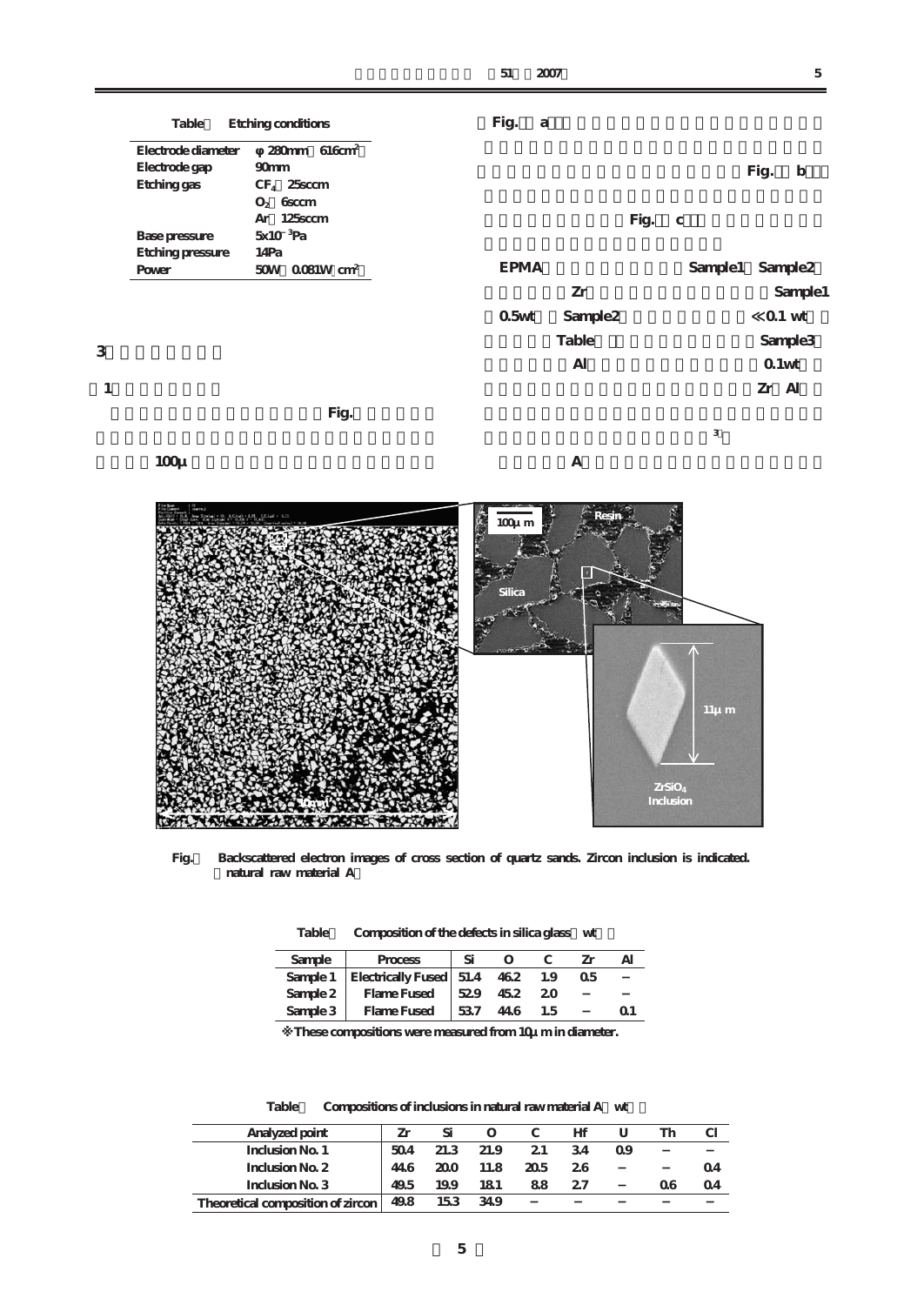



**Fig.5 Residue on plasma etched surface of silica glass and its impurities**

a Sample electrical fusing<br>b Sample flame fusing na

- **b)Sample2:flame fusing / natural raw material A**
- **c)Sample3:flame fusing / natural raw material B**